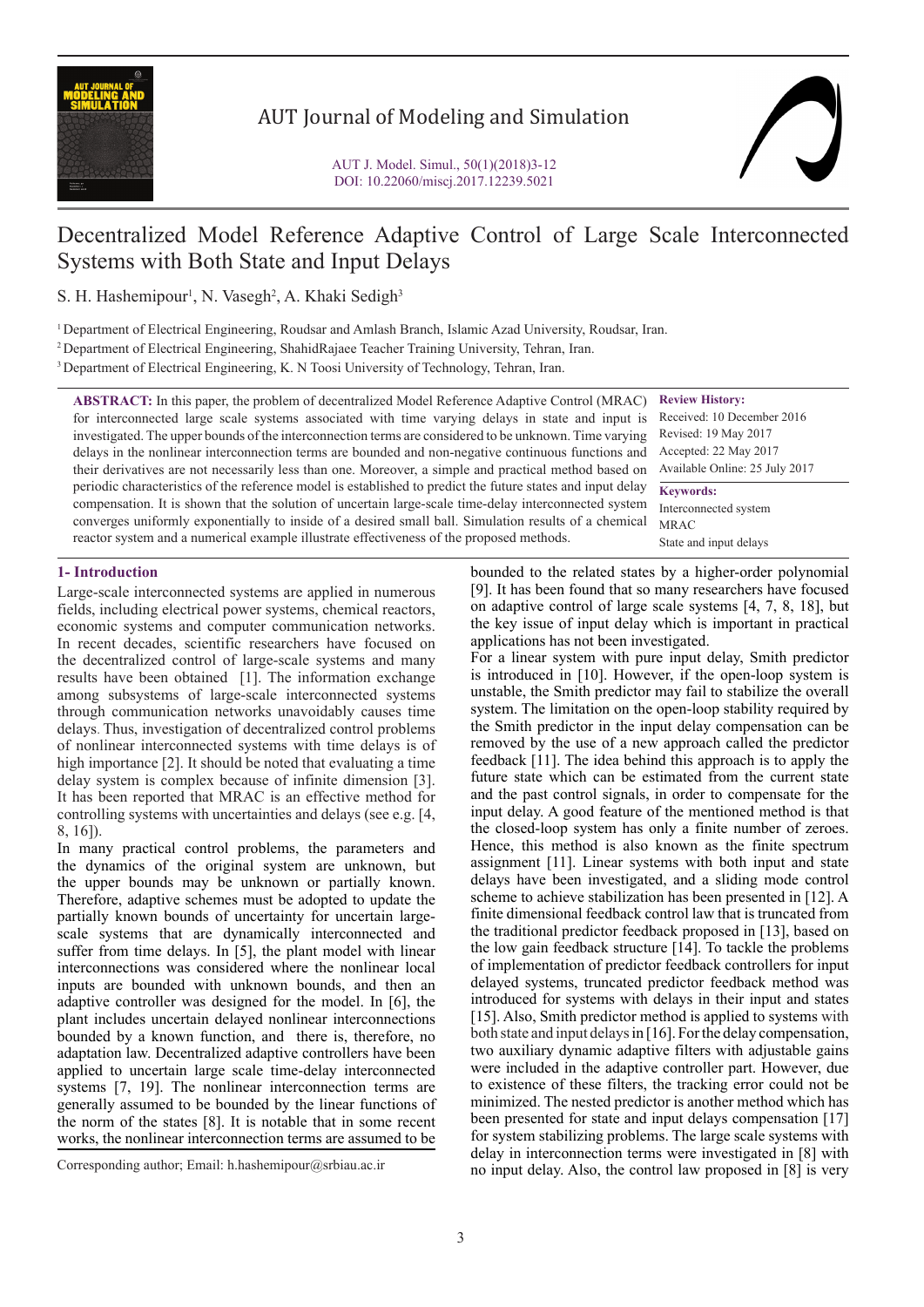complex and not applicable to practical systems. In [19], the interconnected system without any delay in inputs and states was considered.

In this paper, a decentralized MRAC is designed for a largescale interconnected system subject to time-varying input and state delays in terms of a nonlinear interconnection. The controller is designed in two steps. In the first step, a simple and practical method is applied to predict the future states for compensation of input delays. For the prediction of the periodic characteristics of the reference model states are used. In the next step, by assuming that the state  $x(t+R)$  is predicted, the adaptive controller will be designed. Also, it was assumed that the time varying delays are any non- negative continuous and bounded functions. It is not necessary to have their derivatives being less than one, and, moreover, the nonlinear interconnection terms, which also include time-varying delays, are bounded with unknown non- negative nonlinear functions that not requirement to be known for the design.

The paper is organized as follows. In section 2, problem formulation and assumptions are introduced. The controller design and system stability proof are given in section 3. Simulation results of a chemical reactor system and a numerical example are given in section 4. The final section concludes the paper.

#### **2- Problem formulation and assumptions**

Consider a class of large scale systems composed of *N* interconnected subsystems with delays in states and inputs, described by the following equations:

$$
S_i: \dot{x}_i(t) = A_i x_i(t) + A_{di} x_i(t - d_i) + B_i u_i(t - R_i) + B_i \sum_{j=1}^N \xi_{ij} (x_j(t - h_{ij}(t)), t - h_{ij}(t))
$$
(1)

where  $x_i \in \mathbb{R}^{n_i}$  and  $u_i \in \mathbb{R}^{m_i}$  represent the state and control vectors of the *i*-th subsystem, respectively;  $A_i$ ,  $A_{d_i} \in \mathbb{R}^{n_i \times n_i}$ and  $B_i \in \mathbb{R}^{n_i \times m_i}$  are known as constant matrices,  $\ddot{d}_i$  and  $R_i$ indicate constant delays, and  $\xi_{ij}$   $\left(x_j(t - h_{ij}(t))$ ,  $t - h_{ij}(t)\right)^t$  are uncertain interconnections, which represent the interconnections between the present and delayed states of systems  $S_i$  and  $S_j$ , and  $h_{ij}(t)$  denote the differentiable and bounded time varying delay that satisfy

$$
0 \le \overline{f}_{ij} \le h_{ij}(t) \le \overline{h}_{ij} < \infty. \tag{2}
$$

where  $f_{ij}$  and  $h_{ij}$  are positive constants. In the control literature [8, 9], it is generally assumed that  $h_{ij}(t)$  are positive and their derivatives are less than one. In this paper, we eliminate the differentiability condition. Hence, let  $h_n(t)$  be positive continuous bounded functions which do not require to be known. The initial conditions are

$$
x_i(t) = \Xi_i(t), \ t \in [t_0 - \tau_i, t_0], \quad i = 1, 2, ..., N.
$$

where  $\tau_i = \max\{\bar{h}_{ij}, d_i\}$  and  $\Xi_i(t)$  are continuous functions. The stable non- delayed reference model is defined by the differential equation as

$$
\dot{x}_{mi}(t) = A_{mi} x_{mi}(t) + B_{mi} D_i(t)
$$
\n(3)

where  $x_{mi} \in \mathbb{R}^{n_i}$  is the state vector,  $D_i(t)$  is periodic and the piecewise continuous reference input to the *i*-th reference model.  $A_{mi}$  and  $B_{mi}$  are known matrices.

To system (1) and model reference system (3), the following assumptions are given.

**Assumption 1.** There is the positive definite matrix  $P_i$  that satisfy the following equations

$$
A_{mi}^T P_i + P_i A_{mi} = -Q_i, \quad i = 1, 2, ..., N,
$$
 (4)

where  $Q_i$  are positive definite matrices.

*Assumption 2.* There are the constant vectors  $z_i \in \mathbb{R}^{n_i}$ ,  $z_i \in \mathbb{R}^{n_i}$ , and a non-zero scalar  $\theta_{ni}$  that satisfy the following equations,

$$
A_{i} - A_{mi} = B_{i} z_{i} , A_{di} + B_{i} m_{i} = 0, B_{mi} = B_{i} \theta_{ri} .
$$

*Assumption3.* The nonlinear interconnection term  $\zeta_{ii}(.)$ satisfies the following inequality

$$
\left\|\xi_{ij}\left(x_j\left(t-h_{ij}\left(t\right)\right),t-h_{ij}\left(t\right)\right)\right\|\leq \left(\theta_{ij}^*\right)^T\rho_{ij}\left(x_j\left(t-h_{ij}\left(t\right)\right),t-h_{ij}\left(t\right)\right)\quad \left(5\right)
$$

where

$$
\rho_{ij}(.)=\begin{bmatrix}\rho_{ij1}(.) & \rho_{ij2}(.) & \dots & \rho_{ijl_j}(.)\end{bmatrix}^T
$$
  
and

$$
\boldsymbol{\theta}_{ij}^* = \begin{bmatrix} \boldsymbol{\theta}_{ij1}^* (.) & \boldsymbol{\theta}_{ij2}^* (.) & \dots & \boldsymbol{\theta}_{ijl_j}^* (.) \end{bmatrix}^T
$$

are the upper bound nonlinear function and an unknown constant vector, respectively. It is assumed that  $\rho_{ijk}(.)>0$ for  $k = 1, 2, \dots, l_i$ , and these functions are continuous and uniformly bounded with respect to the state  $x_i$  and the time *t* [19].

*Assumption 4.* All subsystems are stable.

*Remark 1. Assumption 1* will be always satisfied if the pair  ${A_{m_i}, B_i}$  is stable and controllable. The so-called matching condition widely employed in the strenuous filtering and controlling problems satisfy *Assumption 2* (see [9, 16]).

*Remark 2.* The interconnection terms are generally considered to be linear or the states are bounded by linear norms in the literature. In some works, the nonlinear interconnection terms are assumed to be bounded by a higher-order polynomial of states variables [9]. Here we assume that the interconnection term is bounded by a function that is described in *Assumption 3*. Moreover, the proposed decentralized control schemes are completely independent of the function  $\rho$ <sub>*ii*</sub>( $\cdot$ ) that is not required to be known. Let

$$
\varphi_i^* = \frac{1}{2} \sum_{j=1}^N \eta_i^{-1} \varepsilon_{ij} \left\| \theta_{ij}^* \right\|^2, \quad i \in \{1, 2, ..., N\}
$$
 (6)

where  $\eta_i$  and  $\varepsilon_{ij}$  are positive constants, and  $\varepsilon_{ij}$  is not necessarily known. It is clear from *Assumption 3* that  $\varphi$ <sup>*i*</sup> is an unknown positive constant.

#### **3- Controller Design**

In this section, first, a simple and practical method based on periodic characteristics of the reference model is introduced to predict the future states and to compensate the input delays. Then, by using the state  $x(t+R)$ , a decentralized adaptive feedback controller is designed. However, this method can be used only when the reference input is periodic and continuous and subsystems are stable.

#### 3- 1- Calculation of the future states  $x(t+R)$

By definition, periodic signal is as follows:

$$
x(t) = x(t+T) = x(t+\beta T)
$$
\n(7)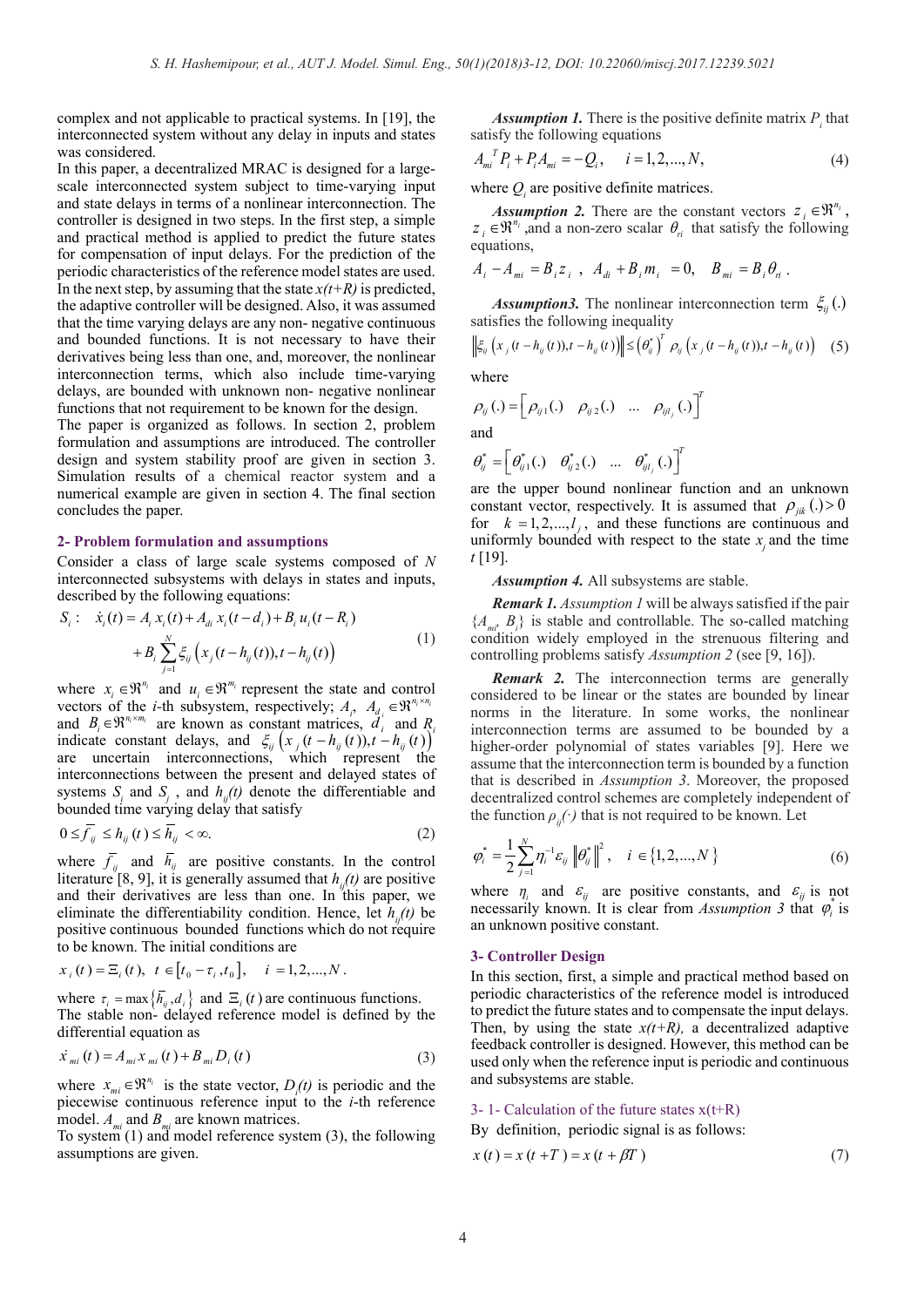where  $\beta$  is a positive integer. Let

$$
\beta T = R + b \tag{8}
$$

where  $b \ge 0$  and  $\beta = 1$  if  $T \ge R$ , and  $\beta > 1$ , otherwise.

Thus, by a time delay, signal  $x(t+R)$  can be produced. By using  $(7)$  and  $(8)$ , we will have

$$
x(t) = x(t + \beta T) = x(t + R + b)
$$
\n(9)

and then

 $x(t - b) = x(t + R)$  (10)

This relation shows that using the periodicity property, time delay can be used instead of prediction. This simple and practical feature can be applied to reduce the effect of interconnection term in the design MRAC for the large scale system.

#### 3- 2- Model reference adaptive controller design

A decentralized adaptive feedback controller is designed for system (1) which satisfies the above *Assumptions*. Our goal is to ensure that all the closed loop signals remain bounded and the tracking error becomes small enough. The tracking error is defined as

$$
e_i(t) = x_i(t) - x_{mi}(t) \tag{11}
$$

The error's dynamics is obtained as

$$
\dot{e}_i(t) = A_i x_i(t) + A_{di} x_i(t - d_i) + B_i u_i(t - R_i) +
$$
\n
$$
B_i \sum_{j=1}^N \xi_{ij} (x_j(t - h_{ij}(t)), t - h_{ij}(t)) - A_{mi} x_{mi}(t) - B_{mi} D_i(t)
$$
\n(12)

The main results are presented in the following theorem.

*Theorem 1.* Consider system (1), let the decentralized adaptive feedback controller be designed as

$$
u_i(t) = u_{i1}(t) + u_{i2}(t)
$$
\n(13)

where

$$
u_{i1}(t) = -z_i x_i (t + R_i) + \theta_n D_i (t + R_i) + m_i x_i (t + R_i - d_i), \quad (14)
$$

$$
u_{i2}(t) = -\frac{1}{2}\eta_i \hat{\varphi}_i (t + R_i) B_{mi}^T P_i e_i (t + R_i)
$$
\n(15)

and  $\eta_i$  are positive constants.

If  $\hat{\varphi}$  are the estimates of the unknown  $\varphi$ <sup>*i*</sup> and are obtained by  $(16)$ , then

$$
\frac{d\hat{\varphi}_i(t+R_i)}{dt} = -\gamma_i \sigma_i \hat{\varphi}(t+R_i) + \eta_i \gamma_i \left\| B_{mi}^T P_i e_i(t+R_i) \right\|^2. \tag{16}
$$

If we define  $\tilde{\varphi}_i(t + R_i) = \hat{\varphi}_i(t + R_i) - \varphi_i^*$ , (16) can be written as  $+$   $+$   $+$ 

$$
\frac{d\tilde{\varphi}_i(t+R_i)}{dt} = -\gamma_i \sigma_i \tilde{\varphi}(t+R_i) +
$$
  
+
$$
\eta_i \gamma_i \left\| B_{mi}^T P_i e_i(t+R_i) \right\|^2 - \gamma_i \sigma_i \varphi_i^*
$$
 (17)

where  $\gamma_i$  and  $\sigma_i$  are any given positive constants, and  $\hat{\varphi}_i(t_0)$  is finite.

Moreover, let

$$
e_i(t + R_i) = x_i(t + R_i) - x_{mi}(t + R_i),
$$
\n(18)

where  $xi(t+Ri)$  can be obtained by applying time delay to periodic state xi(t), and  $x_{mi}$   $(t + R_i)$  can be obtained by applying the input  $D_i(t + R_i^m)$  to (3). Then, the tracking error converges uniformly exponentially towards a ball, and the large scale system is stable.

*Proof.* Define the following Lyapunov function as:

$$
V_i(e_i(t), \tilde{\varphi}_i(t)) = \theta_{ri} e_i(t)^T P_i e_i(t) + \frac{1}{2} \gamma_i^{-1} \tilde{\varphi}_i(t)^2,
$$
  
\n
$$
i = \{1, 2, ..., N\}.
$$
 (19)

where matrices  $P_i$  satisfying (4) are positive definite and  $\gamma$  are positive constants. It is proved that the tracking error  $e_i(t)$  converges uniformly exponentially towards a ball which is as small as desired in the presence of the nonlinear interconnected term.

Equation (12) can be written as

$$
\dot{e}_i(t) = A_{mi}e_i(t) + (A_i - A_{mi})x_i(t) + A_{di}x_i(t - d_i) - B_{mi}D_i(t) + B_iu_i(t - R_i) + B_i\sum_{j=1}^N \xi_{ij}(x_j(t - h_{ij}(t)), t - h_{ij}(t)).
$$
 (20)

By *Assumption 2* and equation (13), (20) can be rewritten as

$$
\dot{e}_i(t) = A_{mi}e_i(t) + B_i z_i x_i(t) - B_i m_i x_i(t - d_i) -- B_{mi}D_i(t) + B_i (u_{i1}(t - R_i) + u_{i2}(t - R_i)) ++ B_i \sum_{j=1}^N \xi_{ij} (x_j(t - h_{ij}(t)), t - h_{ij}(t)),
$$
\n(21)

and after inserting (14) in (21), we have

$$
\dot{e}_i(t) = A_{mi} e_i(t) + B_i u_{i2}(t - R_i) ++ B_i \sum_{j=1}^N \xi_{ij} (x_j(t - h_{ij}(t)), t - h_{ij}(t)).
$$
\n(22)

By taking the time derivative of  $V_1(.)$ , and using (22) and  $(15)$ , we have

$$
\frac{dV_i(e_i(t), \tilde{\varphi}_i(t))}{dt} = \theta_{ri} e_i(t)^T \left( A_{mi}^T P_i + P_i A_{mi} \right) e_i(t) +
$$
  
+2e\_i(t)^T P\_i B\_{mi} \sum\_{j=1}^N \xi\_{ij} \left( x\_j(t - h\_{ij}(t)), t - h\_{ij}(t) \right)   
- \eta\_i \hat{\varphi}\_i(t) \left\| B\_{mi}^T P\_i e\_i(t) \right\|^2 + \gamma\_i^{-1} \tilde{\varphi}\_i(t) \frac{d \tilde{\varphi}\_i(t)}{dt}. (23)

By using (4) and (5), above equation can be written for any *t≥t*<sub>0</sub>,

$$
\frac{dV_i(e_i(t), \tilde{\varphi}_i(t))}{dt} \le -\theta_{ri} \lambda_{\min}(Q_i) \|e_i(t)\|^2 +
$$
  
+2
$$
\sum_{j=1}^N \left\|B_{mi}^T P_i e_i(t) \right\| \left(\theta_j^*\right)^T \rho_{ij} \left(x_j(t - h_{ij}(t)), t - h_{ij}(t)\right)
$$
  
-
$$
\eta_i \hat{\varphi}_i(t) \left\|B_{mi}^T P_i e_i(t)\right\|^2 + \gamma_i^{-1} \tilde{\varphi}_i(t) \frac{d \tilde{\varphi}_i(t)}{dt}
$$
\n(24)

According to [19] and the Lyapunov stability theory i.e. for each positive constant  $\varepsilon > 0$ 

$$
2X^T Y \le \varepsilon X^T X + \varepsilon^{-1} Y^T Y, \forall X, Y \in R^n
$$
 (25)

From (24) and (25) and the definition of the parameter  $\varphi$ <sup>*i*</sup> in (6), we have for any  $t \geq t_0$ ,

$$
\frac{dV_i(e_i(t), \tilde{\varphi}_i(t))}{dt} \leq -\theta_{ri} \lambda_{\min}(Q_i) ||e_i(t)||^2 +
$$
\n
$$
+ \sum_{j=1}^N \varepsilon_j^{-1} ||\rho_{ij}(x_j(t - h_{ij}(t)), t - h_{ij}(t))||^2 + \eta_i \varphi_i^* ||B_{mi}^T P_i e_i(t)||^2
$$
\n
$$
- \eta_i \hat{\varphi}_i(t) ||B_{mi}^T P_i e_i(t)||^2 + \gamma_i^{-1} \tilde{\varphi}_i(t) \frac{d \tilde{\varphi}_i(t)}{dt}
$$
\n(26)

where  $\varepsilon$ ,  $j \in \{1, 2, ..., N\}$  are positive constant values.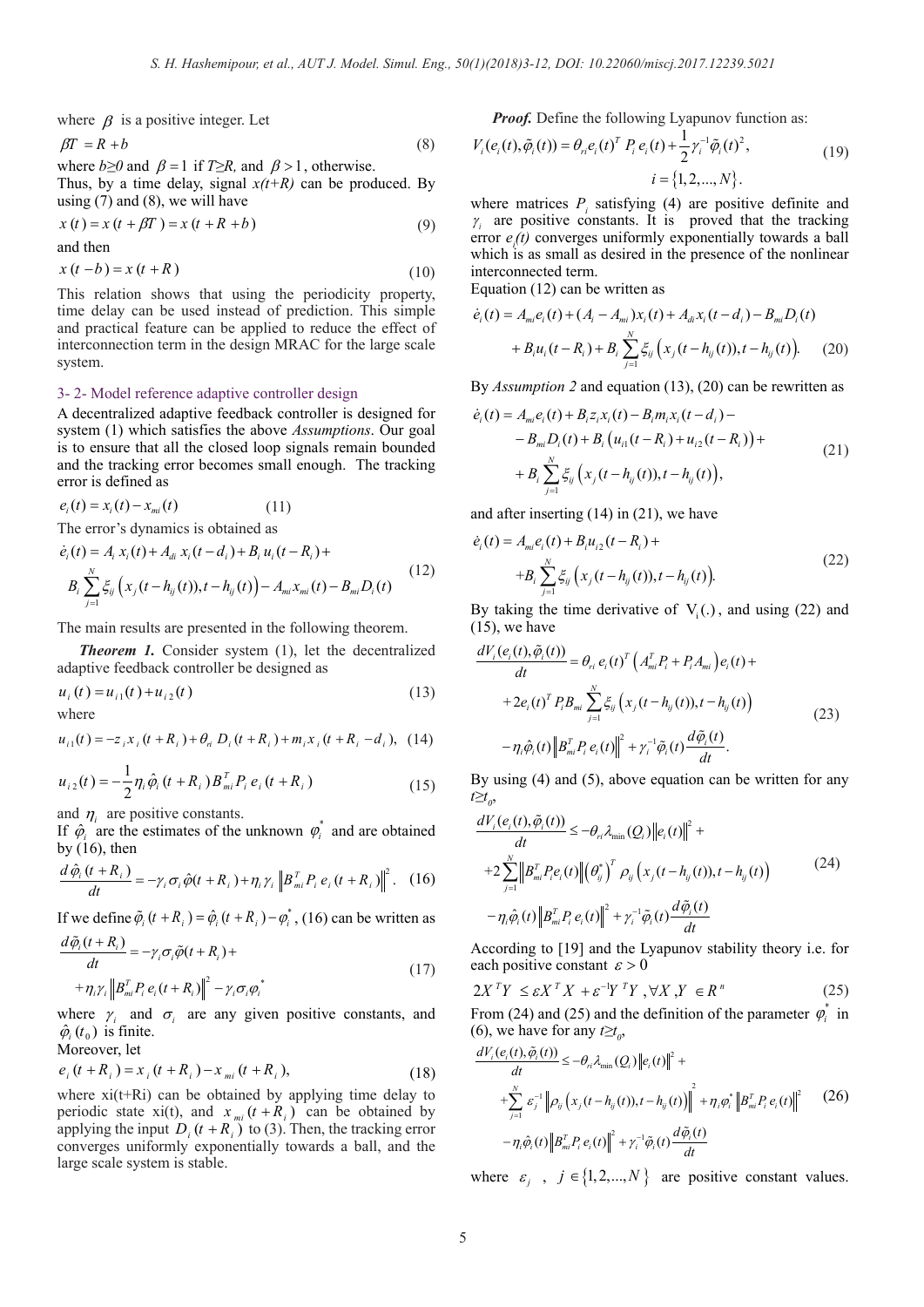Since  $\tilde{\varphi}_i(t) = \hat{\varphi}_i(t) - \varphi_i^*$ , it holds that

$$
\frac{dV_i(e_i(t), \tilde{\varphi}_i(t))}{dt} \le -\theta_{ri} \lambda_{\min}(Q_i) \|e_i(t)\|^2 +
$$
\n
$$
\sum_{j=1}^N \varepsilon_j^{-1} \| \rho_{ij} (x_j(t - h_{ij}(t)), t - h_{ij}(t)) \|_{\infty}^2 - \sigma_i \tilde{\varphi}_i(t)^2 - \sigma_i \tilde{\varphi}_i(t) \varphi_i^*
$$
\n(27)

If we use the inequality

$$
-\sigma_i \tilde{\varphi}_i(t)^2 - \sigma_i \tilde{\varphi}_i(t) \varphi_i^* \le -\frac{1}{2} \sigma_i \tilde{\varphi}_i(t)^2 + \frac{1}{2} \sigma_i \left(\varphi_i^*\right)^2, \tag{28}
$$

one can say that  $JU \left( \cdot \right) \left( \Delta \right) \approx \left( \Delta \right)$ 

$$
\frac{dV_i(e_i(t), \tilde{\varphi}_i(t))}{dt} \leq -\theta_{ri} \lambda_{\min}(Q_i) \|e_i(t)\|^2 +
$$
\n
$$
+ \sum_{j=1}^N \varepsilon_j^{-1} \left\| \rho_{ij} \left( x_j(t - h_{ij}(t)), t - h_{ij}(t) \right) \right\|^2 - \frac{1}{2} \sigma_i \tilde{\varphi}_i(t)^2 + \frac{1}{2} \sigma_i \left( \varphi_i^* \right)^2 \tag{29}
$$

Regardless of the negative terms, by using (19) and (29) for any  $t \geq t_o$ , it can be written as

$$
\frac{dV_i(e_i(t), \tilde{\varphi}_i(t))}{dt} \le -\mu_{\min} V(e_i(t), \tilde{\varphi}_i(t))
$$
\n
$$
+ \sum_{j=1}^N \varepsilon_j^{-1} \left\| \rho_{ij} \left( x_j(t - h_{ij}(t)), t - h_{ij}(t) \right) \right\|^2 + \frac{1}{2} \sigma_i \left( \varphi_i^* \right)^2
$$
\nwhere

where

$$
\mu_{i \min} = \min \left\{ \lambda_{\min}(Q_i) \lambda_{\max}^{-1}(P_i), \sigma_i \gamma_i \right\}
$$
\n(31)

Let  $V_i(t) = V(e_i(t), \tilde{\varphi}_i(t))$ , by the definition of  $V_i(e_i(t), \tilde{\varphi}_i(t))$  given by (19), following [19], and using (31), we have for any  $t \geq t_0$ ,

$$
\|e_i(t)\|^2 \leq (\theta_{ri} \lambda_{\min}(P_i))^{-1} e^{-\mu_{\min}(t-t_0)} V_i(t_0) +
$$
  
+ 
$$
(\theta_{ri} \lambda_{\min}(P_i))^{-1} \mu_{\min}^{-1} \left(\frac{1}{2} \sigma_i \left(\phi_i^*\right)^2\right)
$$
  
+ 
$$
\sum_{j=1}^N \left((\theta_{ri} \lambda_{\min}(P_i))^{-1} \varepsilon_{ij}^{-1} \int_{t_0}^t \left(e^{-\mu_{\min}(t-\tau)} \left\|\rho_{ij}\left(x_i(\tau - h_{ij}(\tau))\right,\tau - h_{ij}(\tau)\right)\right\|^2 d\tau\right)
$$

where  $\varepsilon_{ij}$ ,  $j \in \{1, 2, ..., N\}$  are positive constants. Thus, the following inequality can be written as

$$
\sum_{j=1}^{N} \frac{\left(\theta_{ri} \lambda_{\min} (P_i)\right)^{-1} \varepsilon_{ij}^{-1}}{\mu_{i \min}} < 1
$$
\n(33)

Now, according to [19], for any  $0 \leq \delta_i \leq \mu_{i_{\text{min}}}$ , the following continuous function is defined as

$$
k\left(\delta_{i}\right) = \sum_{j=1}^{N} \frac{\left(\theta_{i} \lambda_{\min}\left(P_{i}\right)\right)^{-1} \varepsilon_{ij}^{-1}}{\mu_{i \min} - \delta_{i}} e^{\delta_{i} \overline{h}_{ij}}
$$
(34)

It is obvious from (33) that  $k(0) < 1$ . Therefore, there are a  $\delta_{0i} > 0$  that the inequality  $0 < \delta_{0i} < \mu_{i \text{ min}}$  holds and  $k(\delta_{0i})$  < 1 such that

$$
\overline{k}_{0i} = k\left(\delta_{0i}\right) < 1\tag{35}
$$

Now, multiplying both sides of (32) by  $e^{\delta_{0i}(t-t_0)}$ , we have for any  $t \geq t_0$ ,

it holds that  
\n
$$
\|e_i(t)\|^2 e^{\delta_{0i}(t-t_0)} \leq (\theta_{ri} \lambda_{\min}(P_i))^{-1} V_i(t_0) +
$$
\n
$$
+ (\theta_{ri} \lambda_{\min}(P_i))^{-1} \mu_{\min}^{-1} \left(\frac{1}{2} \sigma_i \left(\phi_i^*\right)^2\right) e^{\delta_{0i}(t-t_0)}
$$
\n
$$
- h_{ij}(t) \Big\|^2 - \sigma_i \tilde{\phi}_i(t)^2 - \sigma_i \tilde{\phi}_i(t) \phi_i^* + \sum_{j=1}^N \left( (\theta_{ri} \lambda_{\min}(P_i))^{-1} \varepsilon_{ij}^{-1} \int_{t_0}^t \left( \left(e^{-(\mu_{\min} - \delta_{0i})(t-\tau)}\right) \left(e^{\delta_{0i} h_{ij}(t)}\right) \right) \Big\|^2
$$
\n
$$
+ \rho_{ij}(t) \int_0^2 \left( \int_{t_0}^2 \left( \int_{t_0}^2 \left( \int_{t_0}^2 \left( \int_{t_0}^2 \left( \int_{t_0}^2 \left( \int_{t_0}^2 \left( \int_{t_0}^2 \left( \int_{t_0}^2 \left( \int_{t_0}^2 \left( \int_{t_0}^2 \right) \right) \right) \right) \right) \right) \right) dt \right)
$$
\n
$$
+ \rho_{ij}(t) \int_0^2 \left( \int_{t_0}^2 \left( \int_{t_0}^2 \left( \int_{t_0}^2 \left( \int_{t_0}^2 \left( \int_{t_0}^2 \left( \int_{t_0}^2 \left( \int_{t_0}^2 \left( \int_{\left( \frac{1}{2} \left( \int_{t_0}^2 \left( \int_{\left( \frac{1}{2} \right) \left( \int_{\left( \frac{1}{2} \left( \int_{\left( \frac{1}{2} \right) \left( \int_{\left( \frac{1}{2} \right) \left( \int_{\left( \frac{1}{2} \right) \left( \int_{\left( \frac{1}{2} \right) \left( \int_{\left( \frac{1}{2} \right) \left( \int_{\left( \frac{1}{2} \right) \left( \int_{\left( \frac{1}{2} \right) \left
$$

For any  $t \geq t_{0}$ , let

$$
Y_{0i}(t) = \max_{\zeta \in [t_0 - \overline{h}_{ij}, t]} \left( \left\| e_i(\zeta) \right\|^2 e^{\delta_{0i}(\zeta - t_0)} \right)
$$
(37)

and

$$
S'_{ij}(t) = \max_{\zeta \in [t_0 - \overline{h}_{ij}, t]} \left( \left\| \rho_{ij} \left( x_j \left( \zeta \right), \zeta \right) \right\|^2 e^{\delta_{0i} \left( \zeta - t_0 \right)} \right)
$$
(38)

Then, it can be obtained from (36) that for any  $t \in R^+$ ,

$$
\|e_{i}(t)\|^{2} e^{\delta_{0i}(t-t_{0})} \leq (\theta_{ri} \lambda_{\min}(P_{i}))^{-1} V_{i}(t_{0}) + \sum_{j=1}^{N} \frac{(\theta_{ri} \lambda_{\min}(P_{i}))^{-1} \varepsilon_{ij}^{-1}}{\mu_{i_{\min}} - \delta_{0i}} e^{\delta_{0i} \bar{h}_{ij}} S'_{ij}(t)
$$
  
+
$$
(\theta_{ri} \lambda_{\min}(P_{i}))^{-1} \mu_{i_{\min}}^{-1} \left(\frac{1}{2} \sigma_{i}(\varphi_{i}^{*})^{2}\right) e^{\delta_{0i}(t-t_{0})}
$$
(39)

It is clear from (37) and (38) that  $S_i'(t)$  are non-decreasing functions. The right–hand side of the inequality (39) is also non-decreasing. Thus, using (39) and  $Y_0(t)$  in (37), we have:

$$
Y_{0i}(t) \leq (\theta_{ri} \lambda_{\min}(P_i))^{-1} V_i(t_0) + (\theta_{ri} \lambda_{\min}(P_i))^{-1} \mu_{i \min}^{-1} \left(\frac{1}{2} \sigma_i \left(\phi_i^*\right)^2\right) e^{\delta_{0i} (t-t_0)}
$$

$$
+ \sum_{j=1}^N \frac{\left(\theta_{ri} \lambda_{\min}(P_i)\right)^{-1} \varepsilon_{ij}^{-1}}{\mu_{i \min} - \delta_{0i}} e^{\delta_{0i} \overline{h}_{ij}} S'_{ij}(t) \tag{40}
$$

If we take

$$
S'_{i}(t) = \max \left\{ Y_{0i}(t), S'_{ij}(t) \right\}, \quad i, j = 1, 2, ..., N, t \ge 0 \tag{41}
$$

and using (34) and (35), the equation (40) is given by the following inequality,

$$
Y_{0i}(t) \leq (\theta_{ri} \lambda_{\min}(P_i))^{-1} V_i(t_0) + \overline{d}_{0i} S'_i(t) +
$$
  
+  $(\theta_{ri} \lambda_{\min}(P_i))^{-1} \mu_{i_{\min}}^{-1} \left(\frac{1}{2} \sigma_i \left(\phi_i^*\right)^2\right) e^{\delta_{0i}(t-t_0)}.$  (42)

As  $Y_{0i}(t)$  and  $S'_{i}(t)$  are non-decreasing functions and  $\varepsilon_{ij}$  are positive, then as in [19],

$$
\bar{d}_{0i} S_i'(t) \le v_i^* Y_{0i}(t)
$$
\n(43)

where  $v_i^*$  < 1 is any given positive constant. Moreover, for the designer, it is not necessary to choose or know  $\varepsilon_{ij}$  (see *Remark 3*).

By inserting (43) into (42), we have

$$
Y_{0i}(t) \leq (\theta_{ri} \lambda_{\min}(P_i))^{-1} V_i(t_0) + \nu_i^* Y_{0i}(t) +
$$
  
+ 
$$
(\theta_{ri} \lambda_{\min}(P_i))^{-1} \mu_{i_{\min}}^{-1} \left(\frac{1}{2} \sigma_i \left(\phi_i^*\right)^2\right) e^{\delta_{0i}(t-t_0)}.
$$
 (44)

Then,

$$
Y_{0i}(t) \leq \frac{(\theta_{ri} \lambda_{\min}(P_i))^{-1}}{1 - \nu_i^*} V_i(t_0) +
$$
  
+ 
$$
\frac{(\theta_{ri} \lambda_{\min}(P_i))^{-1} \mu_{\min}^{-1}}{1 - \nu_i^*} \left(\frac{1}{2} \sigma_i (\varphi_i^*)^2\right) e^{\delta_{0i}(t - t_0)}
$$
(45)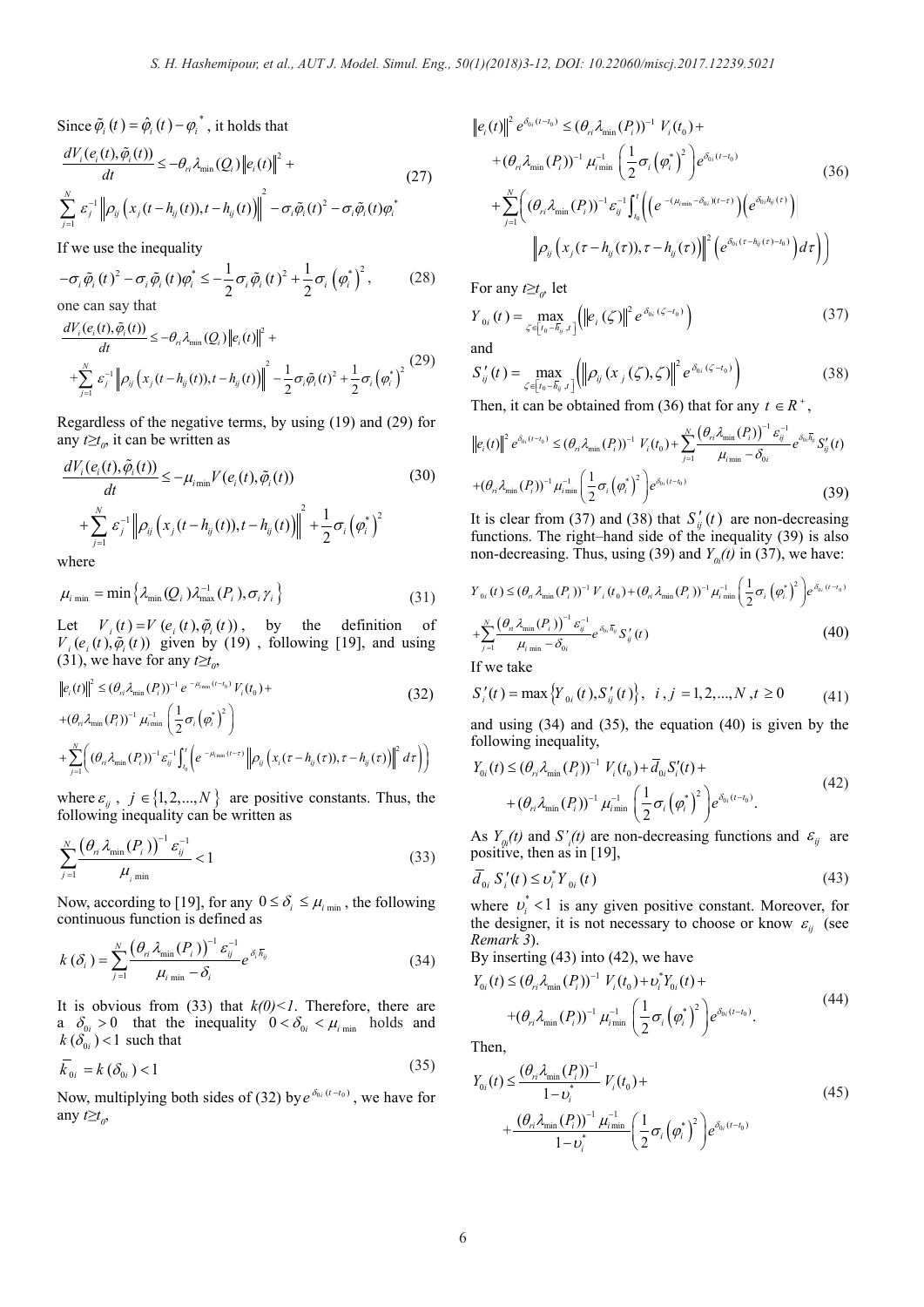By the definition of  $Y_{0i}(t)$  in (37), we have

$$
\left\| e_i(t) \right\|^2 \le Y_{0i}(t) e^{-\delta_{0i}(t-t_0)} \tag{46}
$$

Therefore,

$$
\|e_i(t)\|^2 \leq \frac{(\theta_n \lambda_{\min}(P_i))^{-1}}{1 - \nu_i^*} V_i(t_0) e^{-\delta_{0i}(t - t_0)} + \frac{(\theta_n \lambda_{\min}(P_i))^{-1} \mu_{i\min}^{-1}}{1 - \nu_i^*} \left(\frac{1}{2} \sigma_i \left(\varphi_i^*\right)^2\right)
$$
\n(47)

and

$$
\sup_{t \in [0,\infty)} \left( \frac{(\theta_{ri} \lambda_{\min}(P_i))^{-1}}{1 - v_i^*} V_i(t_0) e^{-\delta_{0i}(t - t_0)} \right) \le \frac{(\theta_{ri} \lambda_{\min}(P_i))^{-1}}{1 - v_i^*} V_i(t_0). \tag{48}
$$

The norm  $||e_i(t)||$  in (47) is uniformly bounded, and it converges uniformly exponentially to  $B(c_{0i})$  where

$$
B(c_{0i}) = \left\{ e_i \mid ||e_i(t)|| \le c_{0i} = \sqrt{\frac{(\theta_{ri} \lambda_{\min}(P_i))^{-1} \mu_{i_{\min}}^{-1}}{1 - \nu_i^{*}} \left( \frac{1}{2} \sigma_i \left( \varphi_i^{*} \right)^2 \right)} \right\} (49)
$$

Because the estimated value  $\hat{\varphi}_i(t)$  in (16) is uniformly bounded, the tracking error  $||e_i(t)||$  is bounded, and the proof is complete.

*Remark 3.* Since the adaptive control law in (16) is independent of  $\varepsilon_{ij}$ , it is not necessary for the designer to know or choose these positive constants. (More details can be found in [19]).

#### **4- Numerical Examples**

In this section, to show the effectiveness of the proposed approach, a numerical example and a chemical reactor system are presented.

**Example 1.** Consider a large-scale system with timevarying state and input delays, the two subsystems of which are described as follows:

$$
\dot{x}_1(t) = \begin{bmatrix} -1 & 1 \\ -2 & -3 \end{bmatrix} x_1(t) + \begin{bmatrix} 0 & 0 \\ -2 & -3 \end{bmatrix} x_1(t - d_1) + \begin{bmatrix} 0 \\ 1 \end{bmatrix} u_1(t - R_1)
$$
  
+ 
$$
\begin{bmatrix} 0 \\ 1 \end{bmatrix} \left( \sum_{j=1}^2 \zeta_{1j}(t) e^{0.5x_{j1}(t - h_y(t)) + 0.6x_{j2}(t - h_y(t))} \right)
$$
  

$$
\dot{x}_2(t) = \begin{bmatrix} -1 & 1 \\ -3 & -3 \end{bmatrix} x_2(t) + \begin{bmatrix} 0 & 0 \\ -2 & -3 \end{bmatrix} x_2(t - d_2) + \begin{bmatrix} 0 \\ 1 \end{bmatrix} u_2(t - R_2)
$$
  
+ 
$$
\begin{bmatrix} 0 \\ 1 \end{bmatrix} \left( \sum_{j=1}^N \zeta_{2j}(t) e^{0.5x_{j1}(t - h_y(t)) + 0.6x_{j2}(t - h_y(t))} \right)
$$
 (50)

where  $\zeta_{ii}(t)$  are unknown that not requirement to be known for the design.

To design the adaptive controller, the reference model is selected as

$$
\dot{x}_{m1}(t) = \begin{bmatrix} -1 & 1 \\ -6 & -5 \end{bmatrix} x_{m1}(t) + \begin{bmatrix} 0 \\ 1 \end{bmatrix} D_1(t)
$$
\n
$$
\dot{x}_{m2}(t) = \begin{bmatrix} -1 & 1 \\ -7 & -5 \end{bmatrix} x_{m2}(t) + \begin{bmatrix} 0 \\ 1 \end{bmatrix} D_2(t)
$$
\n(51)

where

$$
D_1(t) = 10\sin\frac{\pi}{4}t, D_2(t) = 10\cos\frac{\pi}{4}t.
$$
  
Therefore, by Theorem 1, the controllers are

$$
u_1(t) = \begin{bmatrix} -4 & -2 \end{bmatrix} x_1(t+R_1) + \begin{bmatrix} 2 & 3 \end{bmatrix} x_1(t-d_1 + R_1)
$$
  
+ 
$$
D_1(t+R_1) - \frac{1}{2} \eta_1 \hat{\varphi}_1(t+R_1) B_m^T P_1 e_1(t+R_1)
$$
 (52)

$$
u_2(t) = \begin{bmatrix} -4 & -2 \end{bmatrix} x_2(t+R_2) + \begin{bmatrix} 2 & 3 \end{bmatrix} x_2(t-d_2 + R_2) + D_2(t+R_2) - \frac{1}{2} \eta_2 \hat{\varphi}_2(t+R_2) B_{m2}^T P_2 e_2(t+R_2)
$$
 (53)

and the adaptive laws are

$$
\frac{d\hat{\varphi}_i(t+R_i)}{dt} = -\gamma_i \sigma_i \hat{\varphi}(t+R_i) + \eta_i \gamma_i \left\| B_{mi}^T P_i e_i(t+R_i) \right\|^2 \tag{54}
$$

with

$$
e_i(t + R_i) = x_i(t + R_i) - x_{mi}(t + R_i)
$$
\n(55)

The future states  $x_{mi}$   $(t + R_i)$  can be obtained by applying the input  $D_i(t + R_i)$  in (51). Also, the state  $x_i(t + R_i)$  can be predicted by the method introduced in section 3.1. The parameter values of the controller are chosen as:

$$
d_1 = d_2 = 1, R_1 = R_2 = 3.4, \eta_i = 2, \gamma_i = 5, \sigma_i = 0.1,
$$
  
\n
$$
\zeta_{1j}(t) = 0.2 \sin(3t), \zeta_{2j}(t) = 0.3 \sin(3t), Q_i = 10I,
$$
  
\n
$$
h_{i1}(t) = 1 + 0.5 \sin(\pi t), h_{i2}(t) = 1 + 0.4 \sin(\pi t).
$$

 $h_{ij}(t)$  and  $h_{ij}(t)$  are bounded continuous functions and their derivatives are not necessarily less than one. Also, in the controller design, it does not need to be known. The initial conditions are

$$
x_{i}\left(0\right) = \begin{bmatrix} -1\\1 \end{bmatrix}, x_{mi}\left(0\right) = \begin{bmatrix} 0\\0 \end{bmatrix}.
$$

Simulation results are shown below. Figure 1 shows the plant and reference model's states  $x_i(t)$  and  $x_{mi}(t)$ , and Figure 2 shows the errors  $e_i(t)$  and the control signal.

**Example 2.** We consider a chemical reactor recycle system that was presented in [8] but the input delay is added to it. This example is a large scale model composed of two subsystems as:

$$
\dot{x}_i = \begin{bmatrix} -0.5 & 1 & 0 \\ 0 & -0.5 & 1 \\ 0 & 0 & -0.5 \end{bmatrix} x_i + \begin{bmatrix} -0.5 & -0.5 & 0 \\ 0 & -0.5 & -0.5 \\ 0.5 & 0.5 & -0.25 \end{bmatrix} x_i (t - d_i)
$$
\n
$$
+ \begin{bmatrix} 0 \\ 0 \\ 1 \end{bmatrix} u_i (t - R_i) + \begin{bmatrix} 0 \\ 0 \\ 1 \end{bmatrix} f_i (t), \qquad i = 1, 2.
$$
\n(56)

where the uncertain nonlinear functions are chosen as

$$
f_1(t) = \mu_1 x_1^T(t) x_2(t - h_{11}(t)) +
$$
  
\n
$$
\mu_1 x_1^T(t - h_{11}(t)) x_2(t - h_{12}(t)) - x_{13}^2(t - d_1)
$$
  
\n
$$
f_2(t) = \mu_2 x_2^T(t) x_1(t - h_{21}(t)) +
$$
  
\n
$$
\mu_2 x_2^T(t - h_{21}(t)) x_1(t - h_{22}(t)) - x_{23}^2(t - d_2)
$$
\n(57)

that  $\mu_1$  and  $\mu_2$  are unknown parameters. To design the adaptive controller, the reference model is selected as: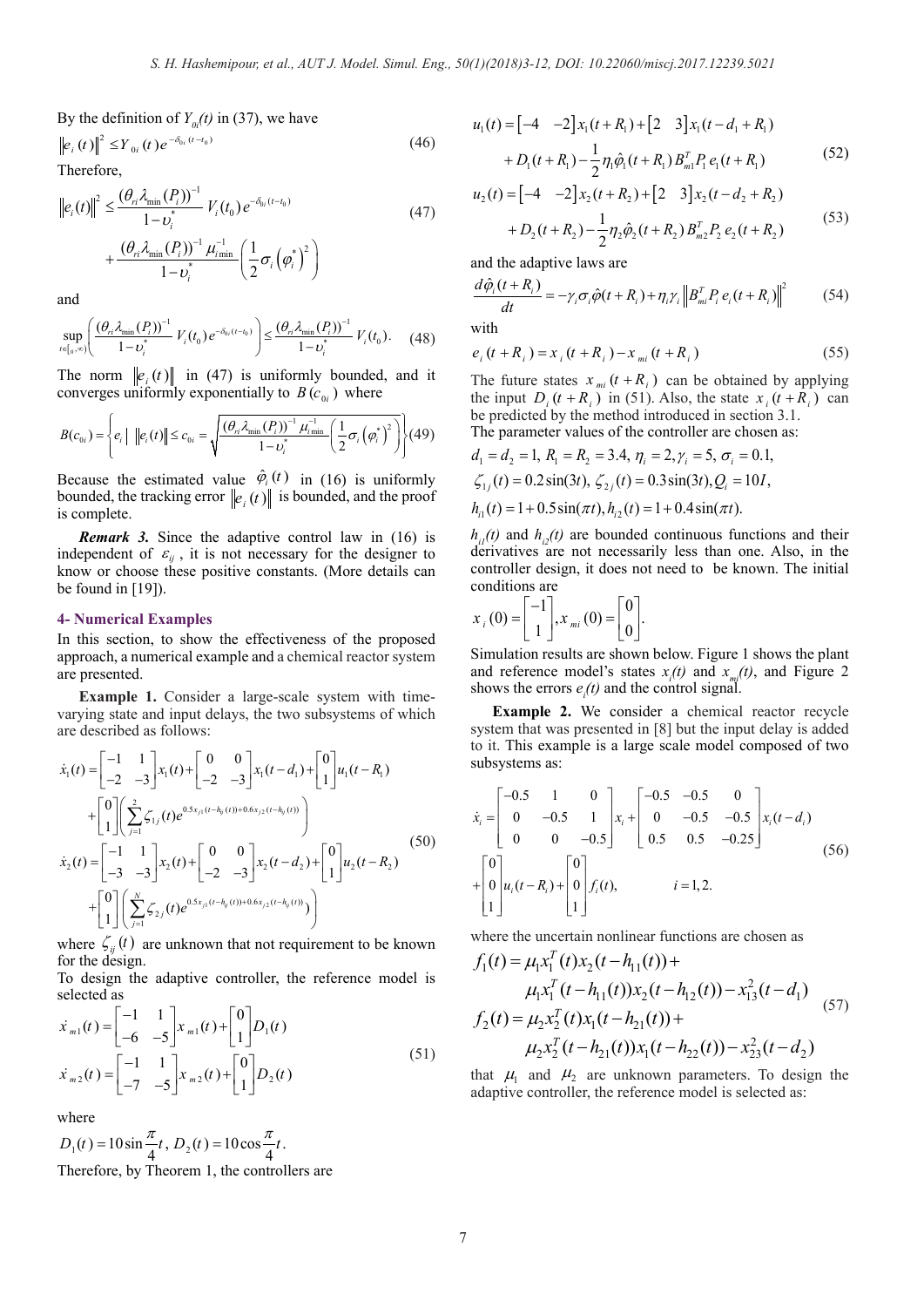

**Figure 1. Time responses of states and model references** 



**Figure 2. Error and control signals**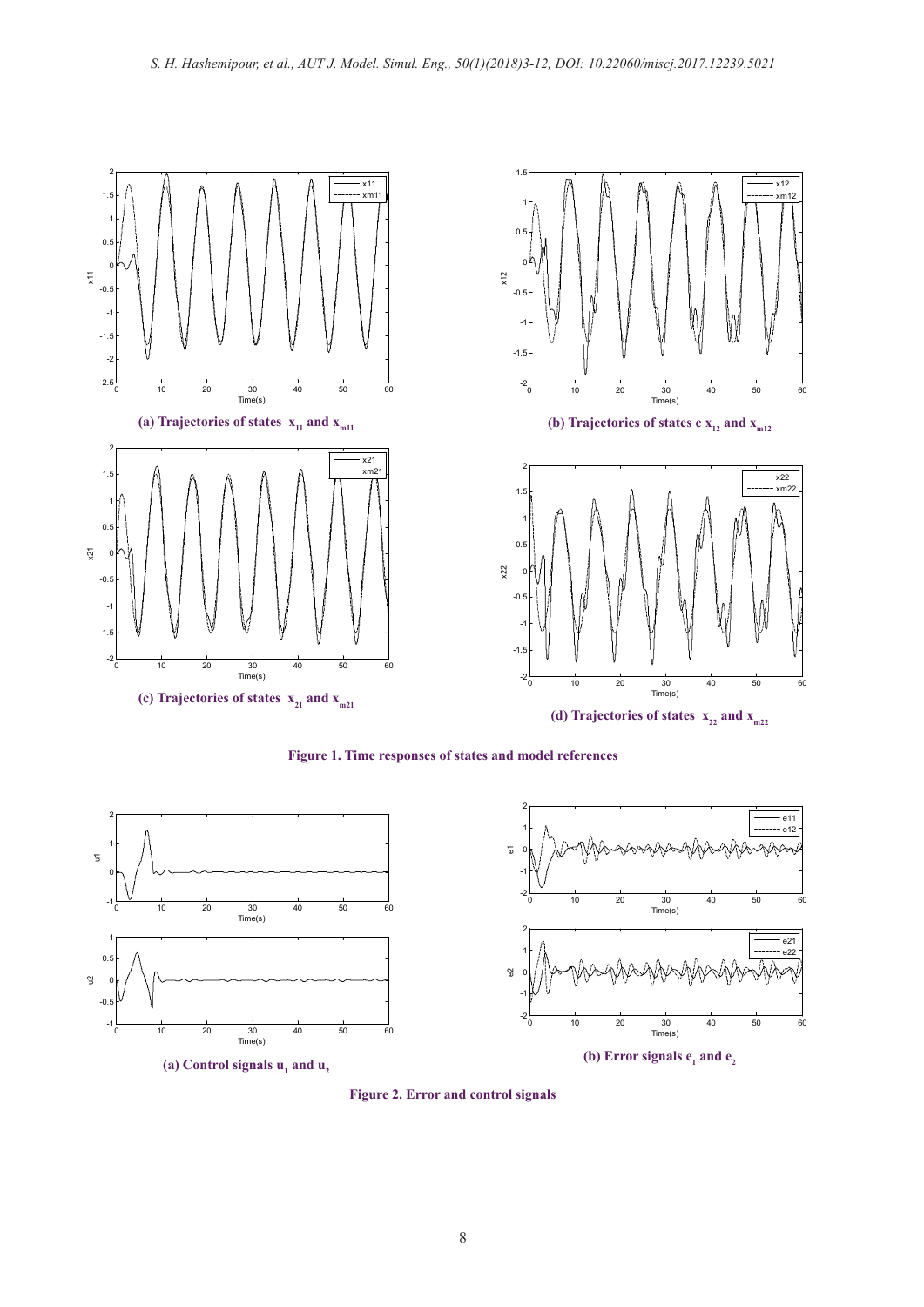$$
\dot{x}_{mi} = \begin{bmatrix} -0.5 & 1 & 0 \\ 0 & -0.5 & 1 \\ 0 & 0 & -a_i \end{bmatrix} x_{mi} + \begin{bmatrix} 0 \\ 0 \\ 1 \end{bmatrix} D_i(t), \quad i = 1, 2, \quad (58)
$$

that  $a_1 = 3, a_2 = 2$  and

$$
D_1(t) = 0.2 \sin \frac{\pi}{2} t, D_2(t) = 0.2 \cos \frac{\pi}{2} t.
$$

The interconnected term in (57) can be bounded by a higherorder polynomial, however using the method presented in this paper, the interconnected term is only assumed bounded with an unknown function. Therefore, by theorem 1, the controllers are

$$
u_1(t) = \begin{bmatrix} 0 & 0 & 1.5 \end{bmatrix} x_1(t + R_1) +
$$
  
+ 
$$
\begin{bmatrix} -0.5 & -0.5 & 0.25 \end{bmatrix} x_1(t + R_1 - d_1)
$$
 (59)

$$
+ D_1(t+R_1) - \frac{1}{2} \eta_1 \hat{\psi}_1(t+R_1) B_{m1}^T P_1 e_1'(t+R_1)
$$

$$
u_2(t) = [0 \t 0 \t 2.5]x_2(t+R_2) +
$$
  
+[-0.5 -0.5 0.25]x<sub>2</sub>(t+R<sub>2</sub>-d<sub>2</sub>) (60)  
+D<sub>2</sub>(t+R<sub>2</sub>) -  $\frac{1}{2}$ η<sub>2</sub>ψ̄<sub>2</sub>(t+R<sub>2</sub>) B<sub>m2</sub><sup>T</sup> P<sub>2</sub> e'<sub>2</sub>(t+R<sub>2</sub>)

As mentioned, for the prediction of the periodic characteristics of the reference model states are used. The system received reference input by the control law (14) and, therefore, the states of system are periodic, thus,

$$
x(t+T) = x(t+4) = x(t)
$$
 (61)

Using (10), above equation can be written as

$$
x(t+R) = x(t+0.4) = x(t-3.6)
$$
 (62)

Also, adaptive law and tracing error are similar in (54) and (55), respectively. The parameter values of the controller are chosen as:  $d_1 = d_2 = 0.3, R_i = 0.4, \mu_i = 0.5, h_{ij}(t) = 0.2(1 + \sin t),$  $Q_i = 10I, \gamma_i = 7, \eta_i = 4, \sigma_i = 0.1.$ 

The initial conditions are

$$
x_1(0) = \begin{bmatrix} 1 \\ 0 \\ 1 \end{bmatrix}, x_2(0) = \begin{bmatrix} 0.8 \\ 0 \\ 0.8 \end{bmatrix}
$$

With the designed controller, Figure 3 shows the plant and reference model states, i.e.  $x_i(t)$  and  $x_{mi}(t)$ , respectively, and Figures 4 and 5 show the errors  $e_i(t)$  and the control signal. with the designed controllers, the states of the closed loop system are illustrated in the results. it can be seen for the system (50) and (56) and with both state and input delay and nonlinear interconnected terms with time varying delays, the tracking error converges uniformly exponentially to a ball.

### **5- Conclusion**

In this research, the MRAC problem was investigated for a large scale system with both state and input delay and nonlinear interconnected terms. Delay in the input is compensated by a simple and practical method based on the periodic characteristics of the reference model. Also, it is considered that the upper bounds of the uncertainties in the interconnection terms are unknown. Time varying delays in interconnection term are non-negative continuous and bounded functions whose derivatives do not necessarily need to be less than one. Based on Lyapunov stability theory, the closed-loop system error can be guaranteed to be uniformly exponentially convergent to a ball. The validity of the main results is verified through a numerical example and a chemical reactor system. Hence, the proposed methodology can be applied to a class of large-scale systems that are interconnected with time delays.



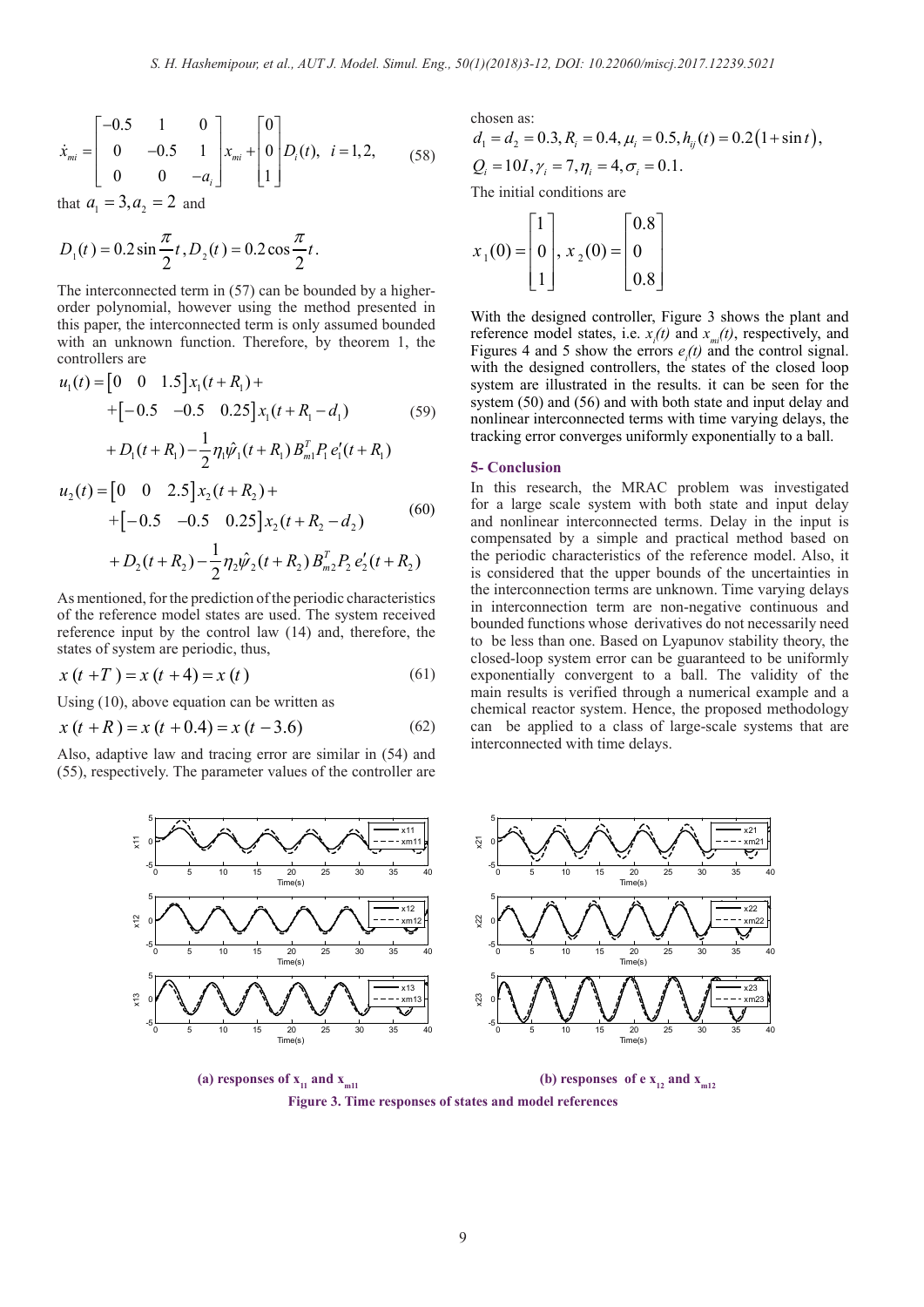

**(a) Error signals**  $e_1$  **<b>(b) Error signals e**<sub>2</sub>





**Figure 5. Control signals**  $u_1$  **and**  $u_2$ 

#### **6- Acknowledgements**

This paper is the result of research plan "Model reference adaptive control for a class of nonlinear systems with time varying time delay" that completely supported by Islamic Azad University, Roudsar and Amlash Branch.

#### **References**

- [1] C. He, J. Li, L. Zhang, Decentralized adaptive control of nonlinear large‐scale pure‐feedback interconnected systems with time‐varying delays, International Journal of Adaptive Control and Signal Processing, 29(1) (2015) 24-40.
- [2] Z. Hu, Decentralized Stabilization of Large Scale Interconnected Systems with Delays, IEEE TRANSACTIONS ON AUTOMATIC CONTROL, 39 (1994).
- [3] L.N. Lv, Z.Y. Sun, X.J. Xie, Adaptive control for high-order time-delay uncertain nonlinear system and application to chemical reactor system, International Journal of Adaptive Control and Signal Processing, 29(2) (2015) 224-241.
- [4] B. Mirkin, P.-O. Gutman, Y. Shtessel, Decentralized continuous MRAC with local asymptotic sliding modes of nonlinear delayed interconnected systems, Journal of

the Franklin Institute, 351(4) (2014) 2076-2088.

- [5] J.L. Chang-Chun Hua, Xin-Ping Guan, Decentralized MRAC for large-scale interconnected systems with time-varying delays and applications to chemical reactor systems, Journal of Process Control, (2012).
- [6] B. Mirkin, P.-O. Gutman, Adaptive following of perturbed plants with input and state delays, in: Control and Automation (ICCA), 2011 9th IEEE International Conference on, IEEE, 2011, pp. 865-870.
- [7] J.Y. H. Yau, Robust decentralized adaptive control for uncertain large-scale delayed systems with input nonlinearity, Chaos, Solitons and Fractals, (2009) 1515- 1521.
- [8] S.S. X. Yan, C.Edwards, Global time-delay dependent decentralized sliding mode control using only output information, in: 48th IEEE Conference on Decision and Control and 28th Chinese Control Conference, Shanghai, China, 2009, pp. 6709-6714.
- [9] H. Wu, Decentralized adaptive robust tracking and model following for large–scale systems including delayed state perturbations in the interconnections, Journal of Optimization Theory and Applications, (2008) 231-253.